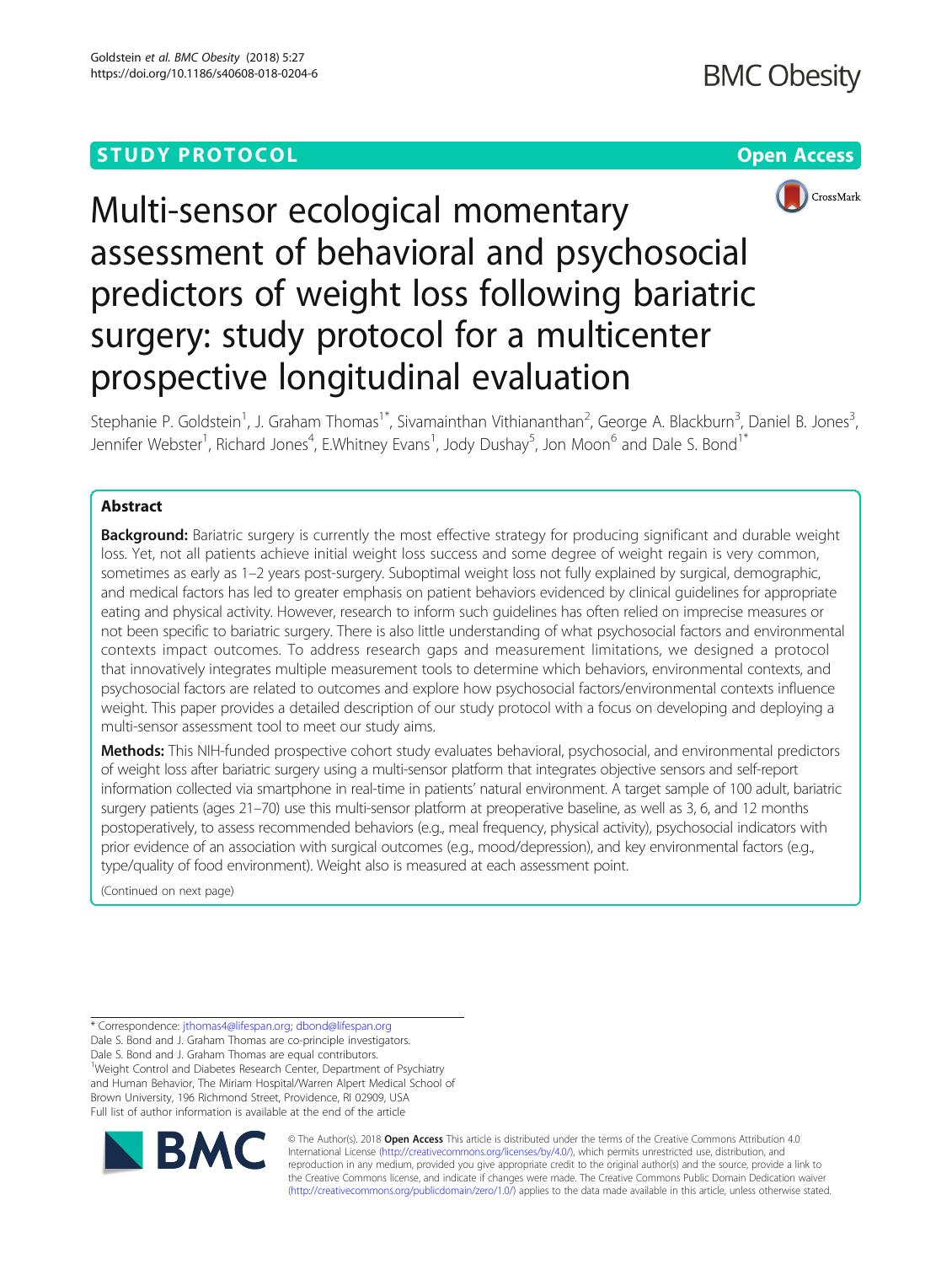#### (Continued from previous page)

Discussion: This project has the potential to build a more sophisticated and valid understanding of behavioral and psychosocial factors contributing to success and risk after bariatric surgery. This new understanding could directly contribute to improved (i.e., specific, consistent, and validated) guidelines for recommended pre- and postoperative behaviors, which could lead to improved surgical outcomes. These data will also inform behavioral, psychosocial, and environmental targets for adjunctive interventions to improve surgical outcomes.

Trial registration: Registered trial [NCT02777177](https://clinicaltrials.gov/ct2/show/NCT02777177) on 5/19/2016.

Keywords: Bariatric surgery, Weight loss, Obesity, Ecological momentary assessment, Diet, Physical activity, Technology

# Background

Over the past 15 years, bariatric surgery has amassed a strong evidence base as a first-line treatment for severe obesity [[1,](#page-10-0) [2\]](#page-10-0). Approximately 468,609 surgeries are performed worldwide each year [[3\]](#page-10-0). The most common procedures are sleeve gastrectomy (SG) and Roux-en-Y gastric bypass (RYGB). Bariatric surgery involves anatomical changes, as well as neural and hormonal shifts that facilitate weight loss through changes in energy balance, metabolism, satiety and appetite, and disease processes [[4\]](#page-10-0). As such, surgical procedures can also lead to remission or resolution of obesity co-morbidities (e.g., Type 2 diabetes) and restore health-related quality of life [[5\]](#page-10-0). Bariatric surgery produces approximately 30% weight loss over a period of  $6-7$  $6-7$  years  $[6, 7]$  $[6, 7]$ . However, there is substantial individual variability in short- and long-term weight loss [[6,](#page-10-0) [7\]](#page-10-0).

While several factors have been shown to influence weight loss outcomes (e.g., procedure, baseline weight, age, and race), energy balance behaviors and related psychosocial factors are of considerable interest given their amenability to change and potential to enhance surgical effects [\[8](#page-11-0)]. As such, various clinical guidelines have been put forth to describe recommended eating and physical activity behaviors to maximize surgical benefits [[9\]](#page-11-0). Examples of dietary recommendations include  $\geq$  5 recommended meals/ snacks per day of  $\leq 8$  oz,  $\geq 5$  servings of fruits and vegetables daily, and  $\geq 20$ -min duration of meals/ snacks. Guidelines also suggest  $\geq$  30 min of daily physical activity.

At present, development of evidence-based behavioral guidelines for the bariatric surgery population is challenging due to relative lack of prospective observational and experimental research and limitations associated with traditional measurement methodologies. Unfortunately, there is little research focused on bariatric surgery patients specifically, making the formation of consistent, empirically-supported behavioral guidelines for this population difficult. Compounding these concerns, there is a paucity of research examining compliance with recommended eating and physical activity behaviors. Moreover, the few published studies

have relied primarily on retrospective chart reviews, self-report questionnaires, and clinical interviews. These traditional methodologies are known for biases that reduce validity and reliability of information collected. For example, research comparing self-reported to objectively-measured physical activity and sedentary behavior revealed that bariatric surgery patients typically self-report postoperative increases in physical activity that are not supported by objective measurements [[10,](#page-11-0) [11](#page-11-0)]. Additionally, traditional methodologies do not collect data with the level of detail, number of repeated observations, or environmental context that would allow for precise estimates of behavior and associated variability.

To this end, innovative measurement strategies that maximize data quality are needed to study behavioral, psychosocial, and environmental contributors to postoperative weight loss, thus providing a more rigorous evidence base for pre- and postoperative clinical guidelines and interventions [\[12\]](#page-11-0). One potential solution is ecological momentary assessment (EMA), a method by which participants are prompted to give in-the-moment reports on selected behaviors, cognitive/emotional states, and environmental conditions several times throughout the day (usually using mobile phones) [[13\]](#page-11-0). Not only does EMA capitalize on external validity by assessing constructs in the environment as they occur naturally, but it also eliminates the need for retrospective self-report, thereby removing many sources of bias [[14](#page-11-0), [15\]](#page-11-0). The power of EMA data can be strengthened further using a multi-method measurement approach [[12](#page-11-0)]. The recent rise of unobtrusive, wearable sensors that connect to smartphones in real-time makes it possible to obtain continuous, objective behavioral measurements in an individual's natural environment.

We have successfully employed both EMA and objective sensors (separately, but not in combination) to investigate adherence to postoperative guidelines. EMA of physical activity intentions and behavior demonstrated that participants are rarely fulfilling their intentions to exercise and these intentions are not consistent with established guidelines [\[16](#page-11-0)]. Our use of EMA to measure eating behavior revealed that participants refrained from drinking while eating and took vitamin supplements and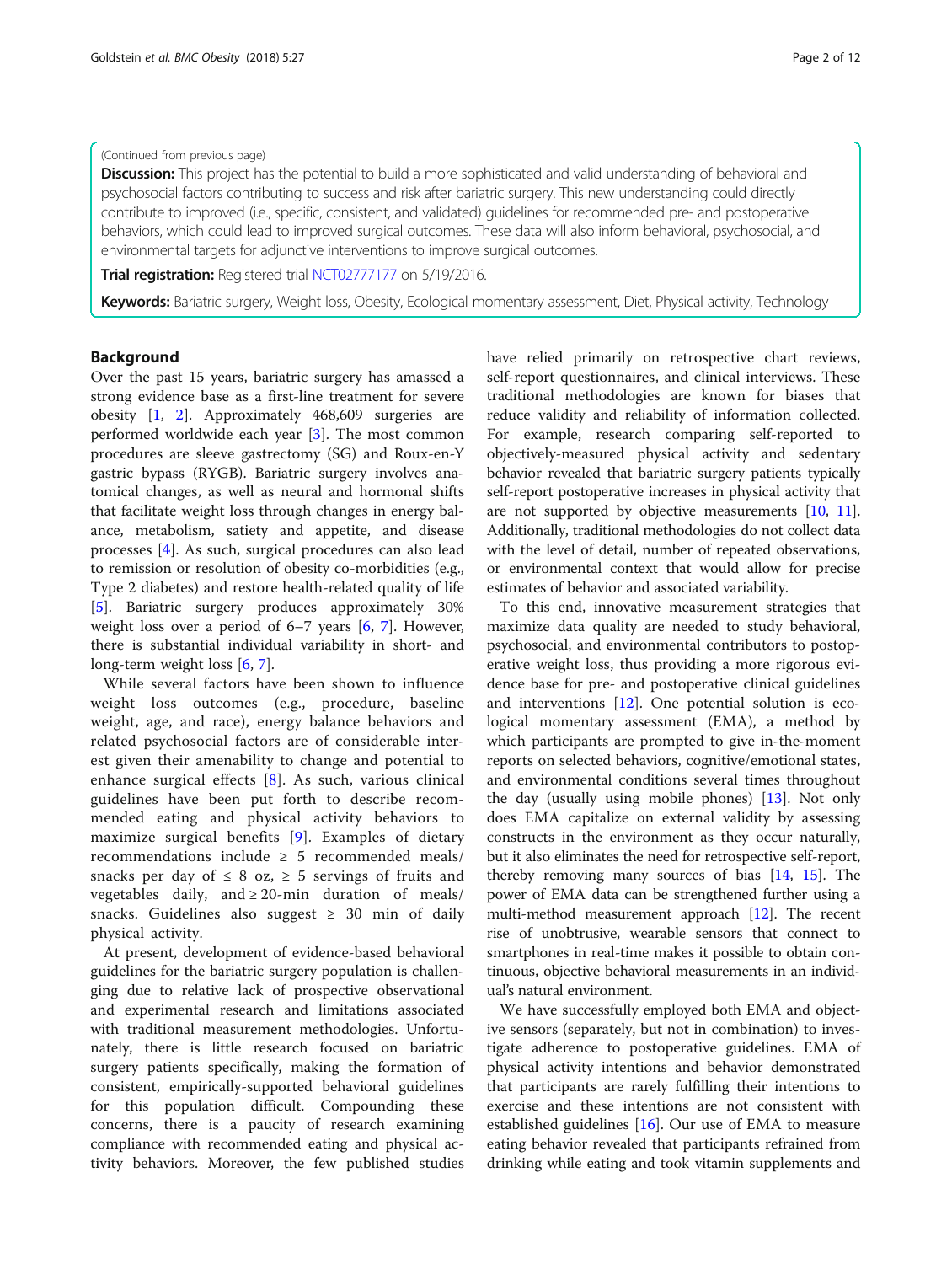medication as prescribed, but they were not generally adherent with the remainder of postoperative guidelines for eating [\[17](#page-11-0)]. These studies indicate that EMA and objective sensors can facilitate a deeper understanding of eating and physical activity behaviors, and the contexts in which they occur, that can better inform postoperative guidelines as well as behavioral interventions to improve adherence to such guidelines [\[18](#page-11-0)].

While our preliminary studies indicated that mobile health (mHealth) technology (i.e., use of smartphones for self-report surveys, wearable sensors) is a promising avenue to measure eating and physical activity behaviors of bariatric surgery patients, there remains several key areas for growth. First, the use of an integrated mHealth system is warranted, as research to date has only employed these methods separately within the bariatric population. By combining EMA with objective sensors, it is possible to obtain more valid and reliable estimates of behavioral patterns that can be further enriched by additional contextual information. For example, accelerometry, a well-accepted method for objectively assessing physical activity, can be enhanced with EMA questions delivered by smartphone to assess type of exercise, context, motivational factors, and barriers (all of which accelerometry alone cannot provide). Second, little attention has been devoted to examining whether compliance with published behavioral recommendations relates to postoperative weight loss outcomes overall, and specifically the intervals during which compliance may have the greatest impact. Third, there has been little consideration given to whether important psychosocial aspects (e.g., mood, disinhibition, cognitive restraint) and/or environmental factors (e.g., location of eating, availability of foods) may predict weight loss outcomes via influence on pre- and/or postoperative behavioral compliance.

Recognizing the aforementioned gaps in research on behavioral and psychosocial predictors of bariatric surgery outcomes, the NIH called for projects to address the problem and funded the project described herein to address the following aims: (1) assess the feasibility and acceptability of using a multi-sensor mHealth platform to collect data in real-time on behavioral and psychosocial predictors of weight loss outcomes; (2) evaluate which behavioral and psychosocial factors predict outcomes and the times at which each factor has the strongest effect; and (3) identify causal pathways by which psychosocial factors influence outcomes via effects on behavior, as well as moderators that explain for whom and under what conditions the influence is the strongest. The following sections describe the overall study design, with an emphasis on the multi-sensor mHealth platform, given its novelty and innovation. Additionally, challenges and considerations in developing and deploying the

platform that are representative of those encountered in mHealth studies more broadly, are discussed.

## Methods

The project involves a prospective cohort study designed to evaluate predictors of weight loss after bariatric surgery, including energy balance behaviors (i.e. physical activity, sedentary behavior, and eating behavior), psychosocial factors (e.g., appetite/motivation to eat, physical and social cues), and environmental factors (e.g., availability of food). In particular, we aim to improve our understanding of the associations between weight loss and behaviors targeted by postoperative guidelines so that the guidelines can be made more specific and consistent. Participants (target  $n = 100$ ) with severe obesity (body mass index  $\geq$ 35 kg/m<sup>2</sup>) are recruited prior to undergoing bariatric surgery with predictor variables measured 3 to 8 weeks preoperatively (baseline) and at 3, 6, and 12 months postoperatively. As described in greater detail below, we configured an established EMA platform to allow for integration of: 1) direct, sensor-based measures of energy balance behaviors (i.e. ActiGraph Link (ActiGraph, LLC, Pensacola, FL, USA)) to measure physical activity, sedentary behavior and sleep; Bite Counter ((Bite Technologies, Pendelton SC, USA) to measure eating behavior), and 2) self-report surveys administered several times daily via smartphone to capture subjective reports of other behaviors and experiences. These data are further supplemented with phone-based 24-h dietary recalls, paper-and-pencil questionnaires, and chart reviews. Weight is measured at all assessment points.

#### Setting

This study is taking place at two university-based hospital bariatric surgery centers, The Miriam Hospital (Providence, Rhode Island, USA) and the Beth Israel Deaconess Medical Center (Boston, Massachusetts, USA).

#### Participants

A target sample of 100 participants is enrolled on a rolling basis. Eligibility is limited to individuals greater than 21 years of age with severe obesity (body mass index ≥35 kg/m<sup>2</sup>) who are undergoing RYGB or SG at either study site. Individuals are excluded from participating if they: 1) are currently involved in a weight loss or related behavioral form of treatment outside the context of standard surgical care (patient support groups, education, and pre- and postoperative dietary counseling are considered standard surgical care); or 2) report a condition that in the opinion of the investigators would preclude adherence to the measurement protocol, primarily including plans to relocate geographically, substance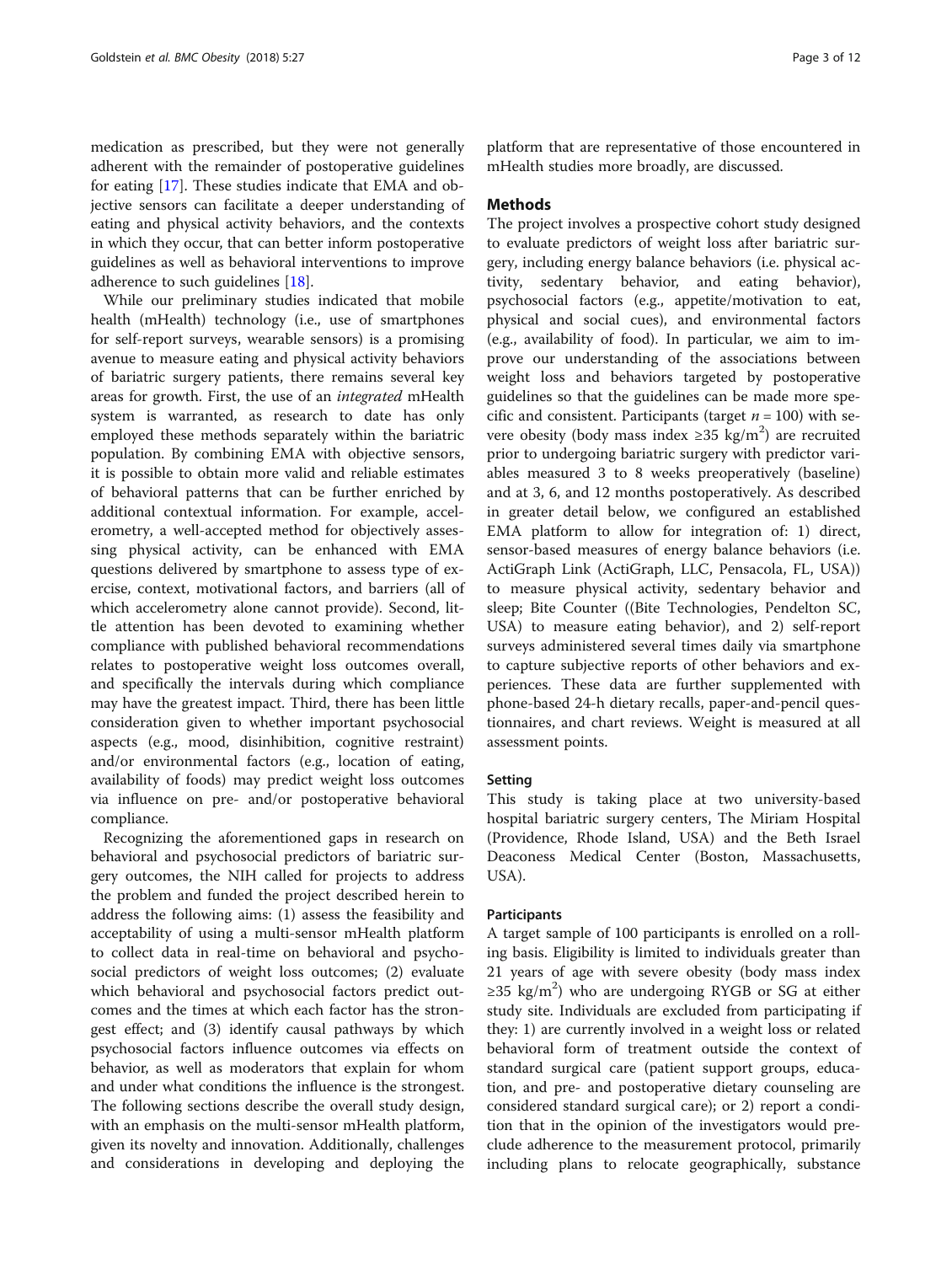abuse or other significant uncontrolled psychiatric problem, or terminal illness. The above inclusion/exclusion criteria are designed to identify a heterogeneous sample of patients, ensure maximum generalizability to the national bariatric surgery population, and provide data on behavioral and psychosocial outcomes of interest.

#### Procedure

This study was approved by The Miriam Hospital Institutional Review Board (Version 2.0 July 2017). Protocol modifications were submitted to this IRB for approval. The Miriam Hospital IRB requires that modifications include plans for notifying participants should the modification impact their study participation. There were no modifications of the current protocol requiring notice to participants, funding agency, or trial registries. An additional file details the informed consent protocol approved by The Miriam Hospital IRB (see Additional file [1\)](#page-10-0).

See Fig. 1. Study Timeline for a study schematic. Patients from both sites are recruited 3 to 8 weeks preoperatively during a regularly scheduled clinic visit. At these visits, a surgeon or another provider and member of the surgical team provides patients with a flyer describing the study. Patients who wish to be contacted further about the study provide a signature and contact number to the staff. A bariatric surgery team member faxes this information to the appropriate research center so that research staff can conduct a brief screening by phone and schedule an in-person orientation/baseline study visit.

At the in-person initial orientation/baseline visit participants provide informed consent with a trained member of the study staff, have height, weight and waist circumference measured by trained research staff, complete questionnaires, are shown how the 24-h dietary recalls will be completed, and receive the EMA equipment described below (Android smartphone, Acti-Graph Link, and Bite Counter). Participants then receive training in how to wear the sensor devices and complete self-report surveys using electronic forms on the smartphone.

Upon completion of training, participants begin their first 10-day EMA assessment period. A 10-day period is consistent with prior EMA studies and balances participant burden with the need to measure each key construct multiple times at each assessment period over weekdays and weekends [[13,](#page-11-0) [19\]](#page-11-0). At all subsequent postoperative assessments (i.e., 3, 6, and 12 months), participants return to the research centers to complete questionnaires, receive a refresher on the EMA protocol, and then complete the protocol for 10 days. Anthropometric measurements (i.e., height, weight, body mass index, waist circumference, weight loss) are obtained by



trained research staff at all the above time points. Participants receive \$75 at the end of each assessment and can earn 50 cents for each survey completed via smartphone. This extra compensation of 50 cents per survey adds up to about \$25 during each 10-day assessment if the participant completes about 80% of the surveys. Participants with good compliance are therefore expected to earn a total compensation of about \$100 for each 10-day assessment. The smartphone used for EMA automatically tracks and displays participants' compliance with prompted self-report surveys, which is a novel and innovative method to encourage high compliance in a research setting. Real-time EMA data are supplemented with assessment of dietary intake, paper-and-pencil questionnaires, chart review, and anthropometric measures to establish a comprehensive record of pre- and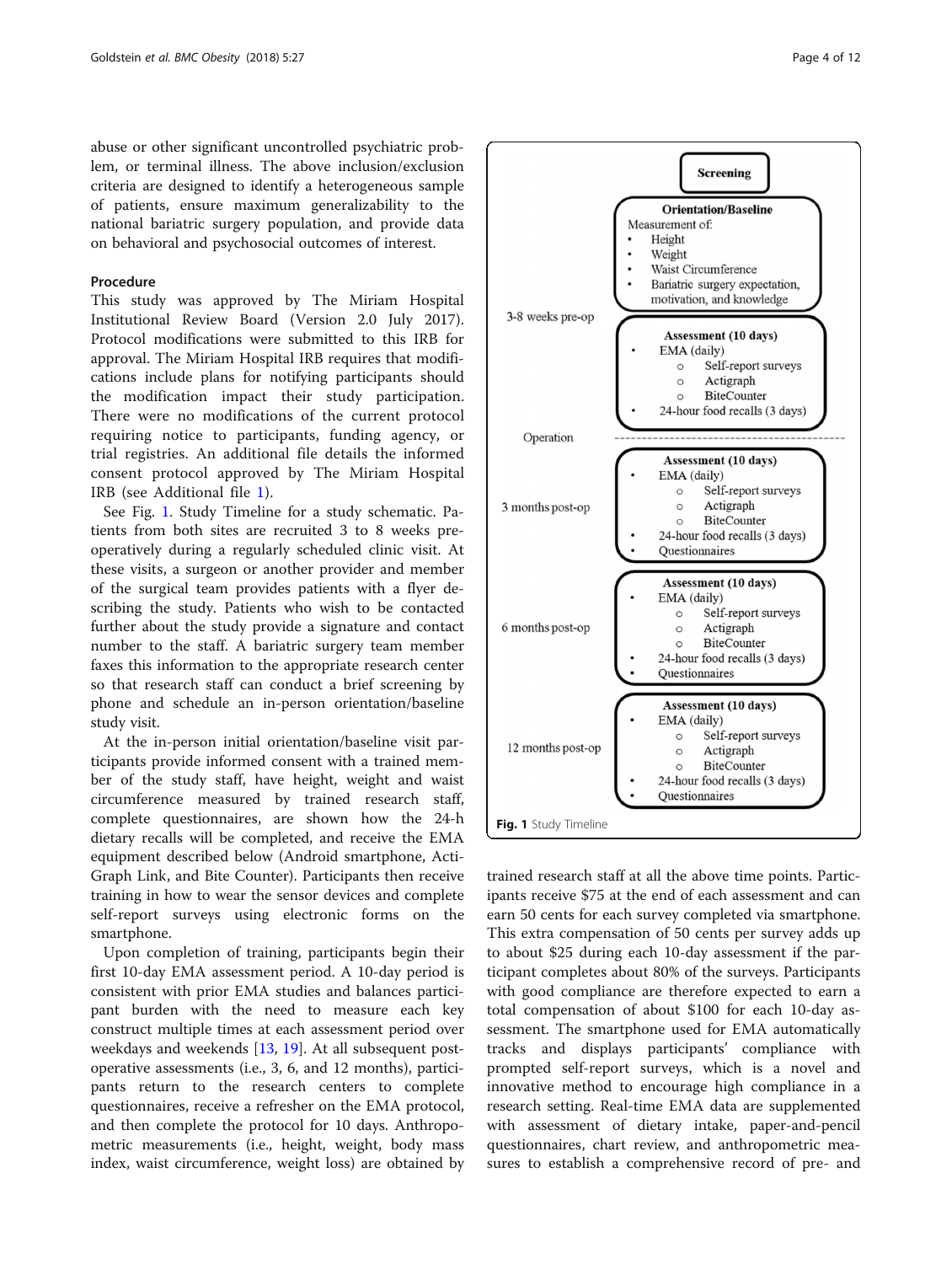postoperative patterns. Below, we first describe the PiLR Health System and procedure for delivering smartphone surveys. Then, we describe the study measures (i.e., the objective sensors and constructs assessed with smartphone self-report surveys).

# PiLR EMA system

PiLR Health™ is a platform for mobile assessment and intervention that has been developed and is maintained by MEI Research, Ltd. through grants and contracts from multiple NIH institutes. We collaborated with MEI to customize the platform to execute the study procedures. The PiLR platform used for the current study consists of a smartphone-based application, or "hub", that operates on Android devices and cloud servers. Using its always-on Internet connection, the smartphone hub receives instructions from, and transmits its data to, a study server that coordinates EMA implementation and data integration for the study. The server is accessible via a Web-based interface that allows the research team to implement the EMA protocol (e.g., load surveys, define participant engagement periods, assign devices to participants, assign sensors), view summary reports (e.g., real-time participant compliance with the EMA protocol), and retrieve data files. The smartphone native app is configured for store-and-forward communications so that it functions independently if Internet connectivity is interrupted.

See Fig. 2. EMA System and Components for a depiction of the multi-sensor measurement tools. The EMA components used in the current study are a wrist-worn accelerometer (ActiGraph Link; ActiGraph, LLC, Pensacola, FL, USA) to detect physical activity, sedentary behavior, and sleep; a wrist-worn device to monitor eating (Bite Counter; Bite Technologies, Pendelton SC, USA), and smartphone-based self-report surveys. These measurement tools were chosen based on their methodological rigor and feasibility for use in the bariatric surgery population.

The PiLR platform was chosen for this study for specific advantages related to maximizing data quality and assessment that allow us to achieve the study aims. First, we can check the quality of the data during collection to ensure compliance with the EMA protocol and detect any errors that could occur. In this project, research staff review the first 2 days of participants' smartphone self-report surveys and sensor data remotely to check adherence and confirm that data are being collected and received as expected. If adherence to prompted self-report surveys is less than 90% or there are problems with data collection from any of the devices (e.g., the participant is not wearing devices, or the data are not being received), the participant is contacted by phone to resolve the problem. Those first 2 days of EMA can then be excluded from analysis to account for reactivity (i.e., change in behavior occurring at EMA initiation, before it becomes routine). Second, the system automatically monitors data quality in real-time throughout the remainder of the study period. For example, PiLR Health alerts the research team and participant if cumulative adherence to prompted self-report surveys falls below 85%, or if the sensor devices are not worn during waking hours for ≥4 h. The research team can then contact the participant by phone to resolve the problem(s) if they persist beyond the end of the day.

To limit participant burden and improve data quality, EMA self-report surveys can be programmed so that

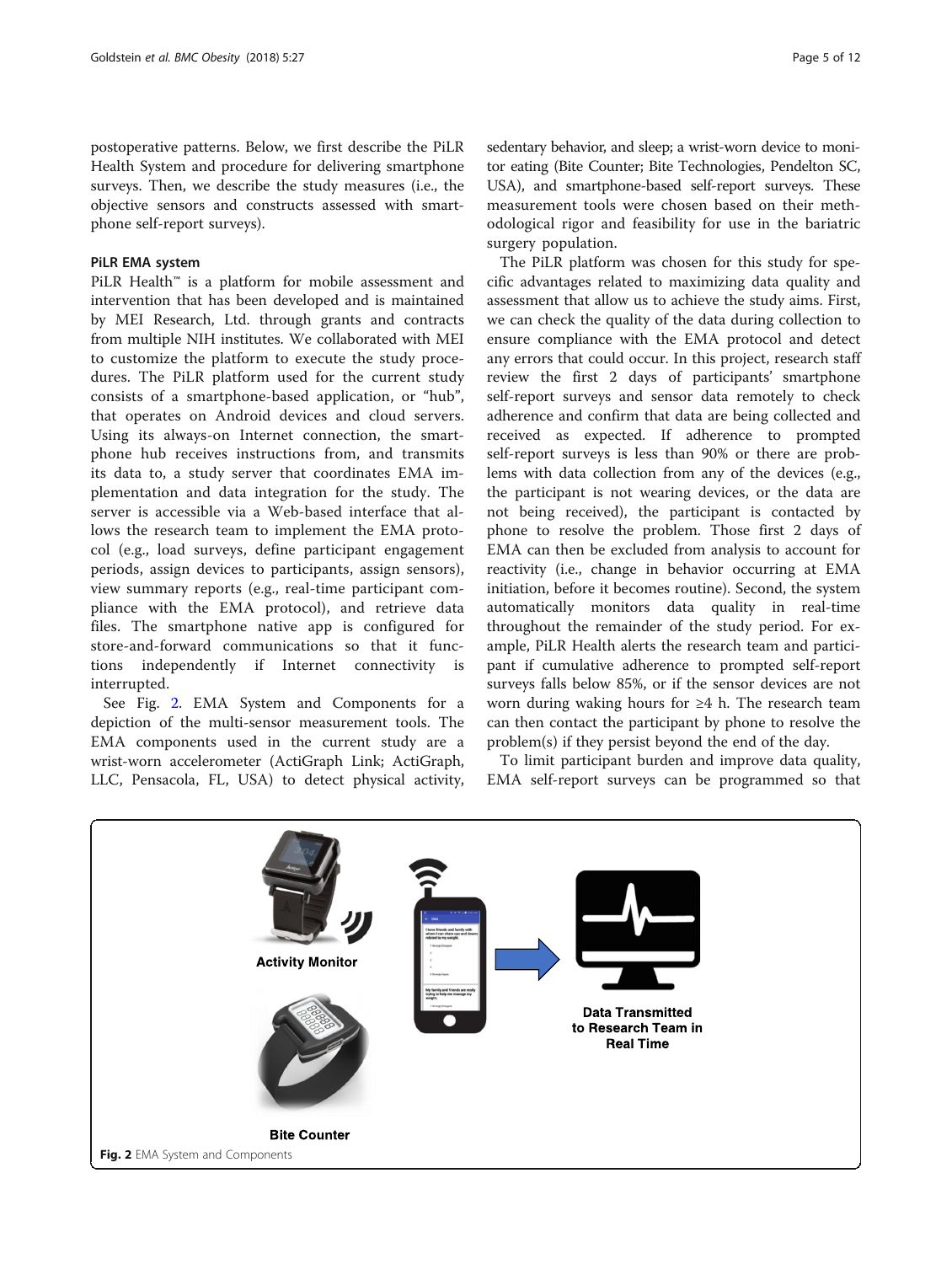they are adaptive by selecting questions based on prior responses earlier in the survey (e.g., if participants indicate early in a survey that eating has not occurred recently, they are asked no more questions about eating in that survey and are instead asked about other, more relevant behaviors or experiences). The PiLR platform used in this study extends that concept by capitalizing on sensors data to determine when certain surveys are triggered. We use the objective sensors in the current project not only as assessment tools, but also to prompt completion of "in-the-moment" self-report surveys about experiences related to physical activity and sedentary behavior that cannot be measured via sensor (e.g., type of physical activity, location of activity).

#### Smartphone self-report surveys

All participants are provided with an Android device (Samsung Galaxy S7; Samsung Electronics, South Korea) running the mobile application described above. Participants are asked to respond to "in-the-moment" self-report surveys on this device for 10-day assessment periods. Participants are prompted via vibration, an audible tone, and a message on the smartphone screen to complete real-time self-report surveys several times per day. A beginning-of-day survey is initiated at 8:00 a.m. Prompts to rate eating, physical activity, and sedentary behavior are initiated when specific events are detected via objective monitoring, as described above. Key psychosocial and environmental variables are rated during these prompts and at 4 semi-random prompts anchored at 11:00 a.m., 2:00 p.m., 5:00 p.m., and 8:00 p.m. Participants are asked to self-initiate an end-of-day survey "before bed". All prompted surveys are capped at 12 per day to limit participant burden [[13](#page-11-0), [19\]](#page-11-0). Below we describe the content of self-report surveys.

#### Measures

See Table 1 for a summary of all behavioral, psychosocial and environmental predictors assessed in this study with related assessment methods.

#### Physical activity, sedentary behavior, and sleep

The ActiGraph GT9X Link (ActiGraph, LLC, Pensacola, FL, USA) objectively assesses daily time spent in physical activity, sedentary behaviors, and sleep. This device employs rigorously validated triaxial accelerometer and proprietary data filtering technology used in previous generation devices to reliably estimate free-living activity in adult populations, including those undergoing bariatric surgery [[20,](#page-11-0) [21\]](#page-11-0). The ActiGraph Link is equipped with a sensor on the back of the device that automatically detects when the device has been removed to assist with compliance monitoring. The ActiGraph Link is also thought to be more tolerable to participants, as compared

| Predictor                                                 | Assessment Method   |
|-----------------------------------------------------------|---------------------|
| Physical activity                                         |                     |
| Level (light-vigorous), duration                          | ActiGraph Link      |
| Total & active energy expenditure (kcal/d)                | ActiGraph Link      |
| Steps and total distance/day                              | ActiGraph Link      |
| Types of PA                                               | <b>EMA</b>          |
| PA barriers and intentions                                | <b>FMA</b>          |
| Sedentary behavior                                        |                     |
| Total minutes/day and % time                              | ActiGraph Link      |
| Types of sedentary behavior                               | <b>FMA</b>          |
| Eating behavior                                           |                     |
| Frequency, timing, duration, rate, and volume             | <b>Bite Counter</b> |
| Total energy intake, diet composition, & quality          | Dietary Recall      |
| Hunger and satiety                                        | <b>EMA</b>          |
| Appetite/motivation to eat                                | <b>EMA</b>          |
| Binge eating & loss of control                            | <b>FMA</b>          |
| Planned eating                                            | <b>FMA</b>          |
| Grazing                                                   | <b>FMA</b>          |
| Dietary restraint and disinhibition                       | <b>EMA</b>          |
| Behavioral complications                                  | <b>FMA</b>          |
| Sleep habits (total time and efficiency)                  | ActiGraph Link      |
| Other adherence behaviors                                 |                     |
| Self-weighing                                             | <b>EMA</b>          |
| Attendance at clinical follow-ups                         | Chart Review        |
| Adherence to medications/vitamins                         | <b>EMA</b>          |
| Psychosocial factors                                      |                     |
| Mood, stress, energy, fatigue                             | <b>EMA</b>          |
| Health locus of control                                   | <b>EMA</b>          |
| Social support                                            | <b>EMA</b>          |
| Outcomes expectations                                     | Ouestionnaires      |
| Bariatric surgery motivation & satisfaction               | Questionnaires      |
| Understanding of behavioral recommendations               | Questionnaires      |
| Environmental factors                                     |                     |
| Exposure to and availability of palatable foods           | <b>EMA</b>          |
| Cues for eating, activity, and sedentariness              | <b>EMA</b>          |
| Eating location/setting & behavior/proximity<br>of others | <b>FMA</b>          |

to waist-worn monitors or armbands, because it is specifically designed to appear and feel like a wrist watch.

Participants are instructed to wear the ActiGraph Link on their non-dominant wrist 24 h per day, exclusive of bathing and swimming, for the 10-day EMA protocol at the 4 assessment periods. For each of the 10-day assessments, a participant's data is considered valid if he or she wears the device for  $\geq 10$  h on  $\geq 5$  days (including  $\geq 1$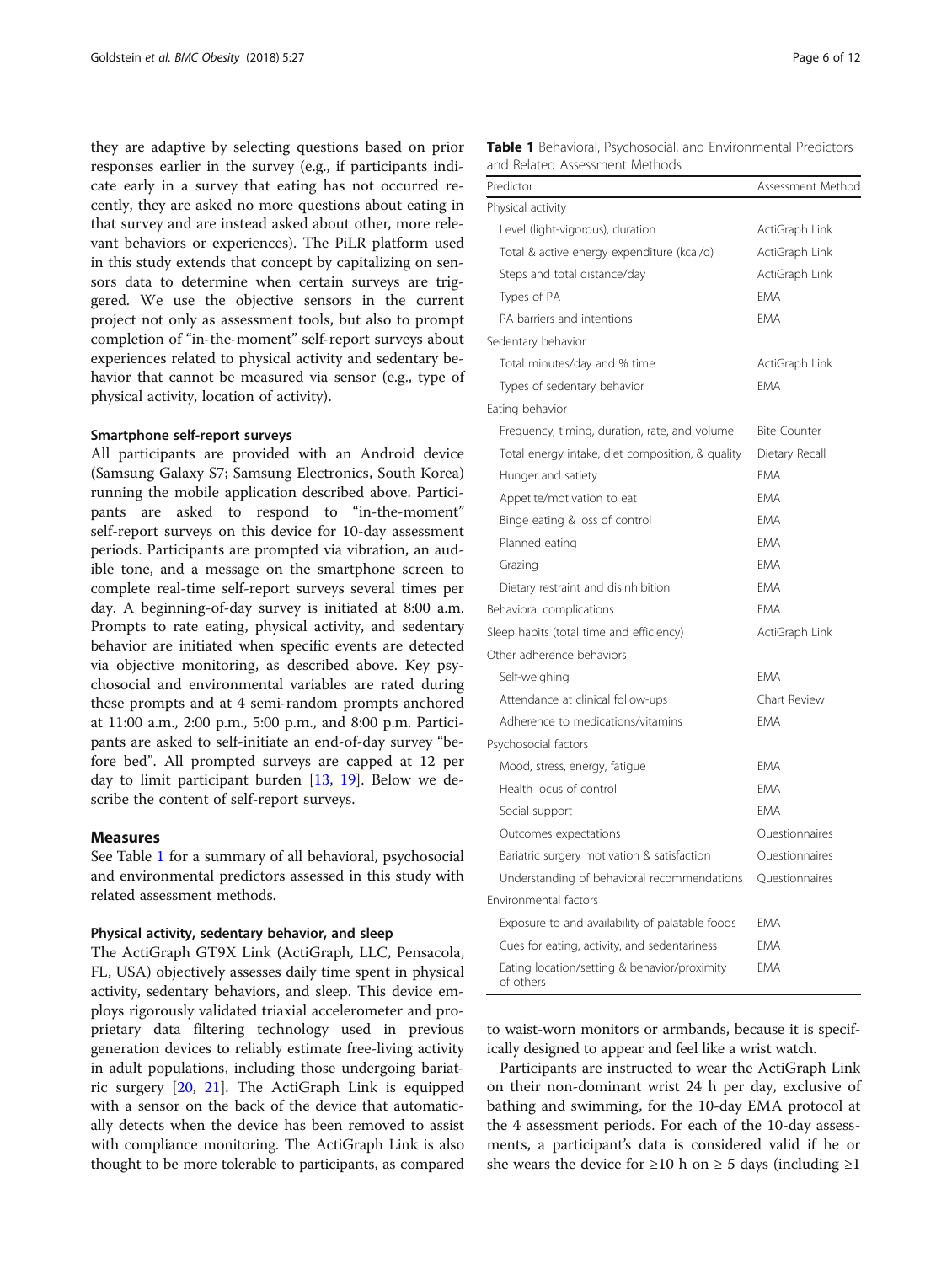weekend day). The number of minutes per day participants spend in sedentary behavior and physical activity of different intensities is being determined using metabolic equivalents (METs), with activities  $< 1.5$  METs, activities1.5–2.9 METs, activities 3.0–5.9 METs, and activities  $\geq 6.0$  METs classified as sedentary, light, moderate, and vigorous, respectively. We are particularly interested in moderate-to-vigorous physical activity (MVPA) and bout-related MVPA ( $\geq$  10 min of activity at a time) given that this level of physical activity is emphasized in recommendations for both bariatric surgery patients and the general adult population [\[22](#page-11-0)–[24\]](#page-11-0). Additionally, we are examining sedentary behavior accumulated in bouts  $\geq 30$  min to capture the prolonged nature of sedentary behavior and associated health risks [\[25](#page-11-0)]. Finally, we also employ the ActiGraph Link as a sleep detection device to measure both duration and quality. Research in non-bariatric populations with obesity suggests that short sleep duration is a risk factor for weight gain and is improved via weight loss [\[26](#page-11-0)]; however, these relationships have received little attention in the bariatric population. The ActiGraph Link was chosen as a measurement tool for this project because it is tolerable to participants, unobtrusive, difficult to manipulate, and capable of wireless connectivity.

Smartphone surveys are used in conjunction with the ActiGraph Link to understand the context in which objectively measured physical activity and sedentary behaviors are occurring. When the ActiGraph Link detects that a MVPA bout lasting  $\geq 10$ -min has concluded (as defined by  $\geq 2$  min below 3 METs), participants are prompted to self-report the type(s) of activities performed (walking, cycling, etc.) through PiLR. Likewise, participants are asked to self-report the type(s) of sedentary behaviors (watching TV, driving, etc.) performed. Four random prompts to complete a smartphone survey about sedentary behavior are administered per day between 10 a.m. – 12 p.m., 1 p.m.- 3 p.m., 4 p.m. – 6 p.m., and 7 p.m. – 9 p.m. If the participant is sedentary for 60 consecutive minutes (as defined by  $\geq 2$  min above 1.5 METs) without more than one minute of activity between sedentary minutes, then a random prompt is activated. However, if no prompt has been activated by the end of the window, then a survey is delivered at that time (e.g., 12 p.m., 3 p.m., 6 p.m., 9 p.m.). Smartphone surveys are also used to examine physical activity intentions and barriers through beginning- and end-of-day surveys.

#### Eating behavior

The Bite Counter (Bite Technologies, Pendelton SC, USA) is a wrist-worn device that detects bites of food using an on-board tri-axial accelerometer to sense an upward arcing motion from table to mouth (i.e., "wrist roll") thus tracking individual bites of food. The Bite

Counter has been validated to detect bites taken during controlled eating in laboratory settings and free-living eating in adults [[27](#page-11-0), [28\]](#page-11-0). The number of bites determined by the Bite Counter has been well-correlated with estimated energy intake [\[29](#page-11-0)]. Using bite data, the device and accompanying software are validated to provide detailed information on patterns of eating (number, timing, duration, and rate of eating bouts) and approximate amount (in kilocalories) of food and drink ingested within and across daily eating bouts [[28](#page-11-0)]. The Bite Counter has proven to be tolerable for participants to wear on a daily basis [[30,](#page-11-0) [31](#page-11-0)].

Participants wear the Bite Counter on their dominant wrist for all waking hours during each 10-day assessment period (except time spent bathing, swimming, and charging the device). Participants are instructed to push a button on the device each time they begin eating to signal the device to begin collecting bite data. They push the same button when the eating episode has finished. For the current project, we sought to collect information in accordance with postoperative guidelines related to eating patterns [[9\]](#page-11-0). As such, variables of interest are daily frequency, and duration of eating bouts, as well as bite count. The strengths of the Bite Counter are that it provides objective measurement on aspects of eating that are difficult to self-report (especially for individuals with overweight/ obesity) [\[32](#page-11-0)], it is unobtrusive compared to other objective methods of assessing eating behavior, it was developed using sophisticated and systematic methods, and the display can be inactivated for assessment and activated for intervention purposes [[33,](#page-11-0) [34\]](#page-11-0).

For contextual factors related to eating that cannot be detected by sensor, questions regarding eating, appetitive experiences and attitudes are included in the 4 semi-random prompts to complete self-report surveys. The following factors are assessed: hedonic hunger (i.e., the drive to eat for pleasure rather than energy deficit), homeostatic hunger (i.e., the drive to eat due to prolonged food deprivation), satiety (i.e., the processes that inhibit further consumption in the postprandial period) and satiation (i.e., the processes that bring an eating episode to an end), dietary restraint (i.e., conscious efforts to restrict food intake to influence body weight and/or shape) [\[35\]](#page-11-0), disinhibition (i.e., overeating in response to internal or external cues) [[35\]](#page-11-0), and grazing. End-of-day surveys include questions about binge eating, loss of control, consumption of high-fat/sugar foods, and bariatric complications (i.e., reflux, nausea, vomiting, diarrhea, cramping, bloating, dehydration, and fatigue).

#### Assessment of dietary intake

Dietary intake is measured during each assessment period via three non-consecutive, 24-h diet recalls representing two weekdays and one weekend day. During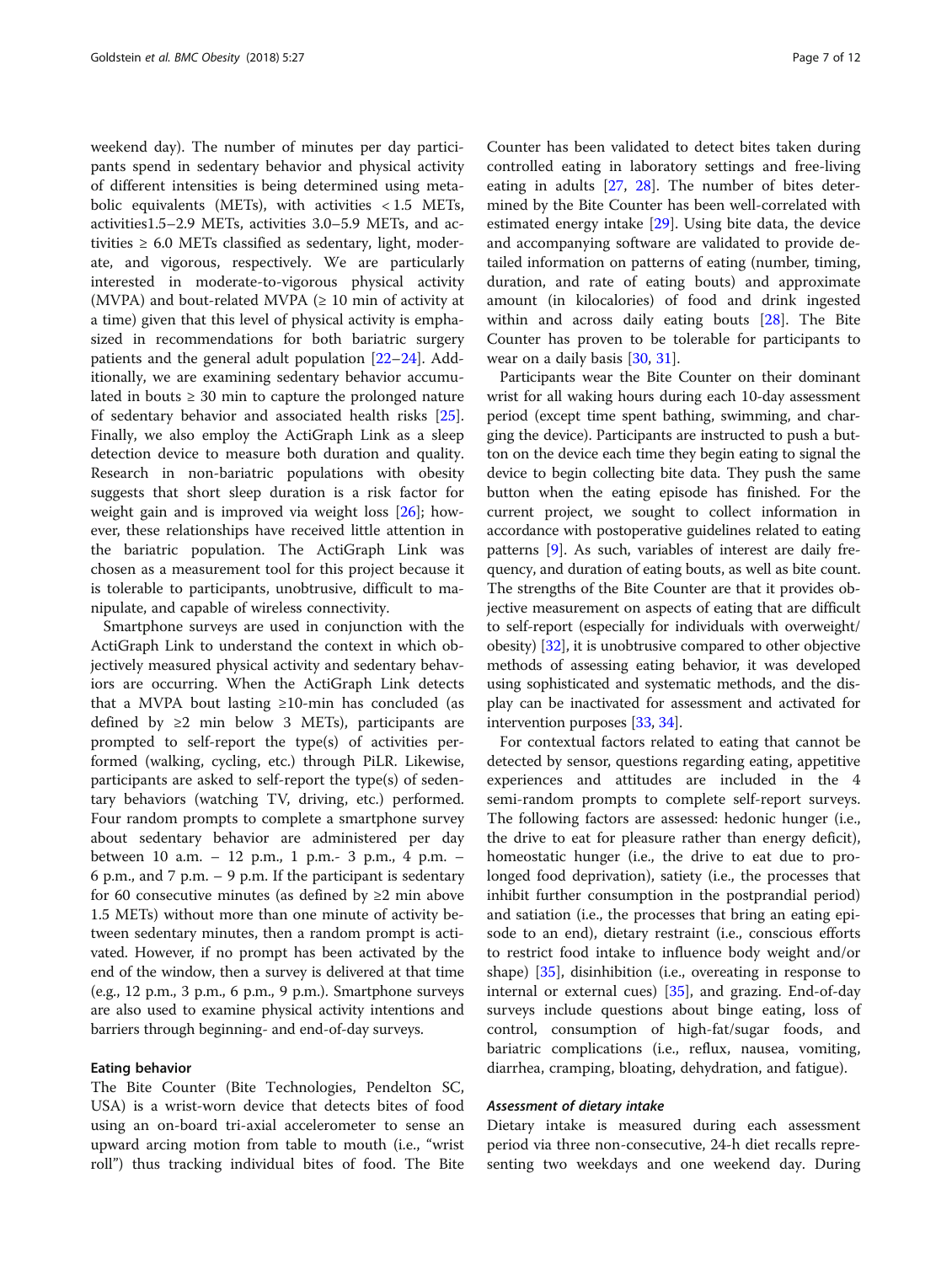dietary recalls, participants are asked to recount all foods, beverages, and supplements consumed in the prior 24-h period. The first of the three recalls is collected at the in-person study visit, and the subsequent two recalls are collected over the phone. A trained interviewer collects the recalls using Nutrition Dietary Systems for Research (NDSR; Nutrition Coordinating Center, University of Minnesota, 2017). NDSR utilizes a multiple-pass interview approach, which provides the participant multiple opportunities to recall intake [\[36](#page-11-0)]. NDSR output files are used to characterize energy intake, percent energy from macronutrients, as well as micronutrient intake from the diet and supplements, separately. This output allows us to examine adherence to diet-specific surgical guidelines including: eating frequency, total energy intake, percent energy from macronutrients (protein, fat and carbohydrate), micronutrient intake (including supplements), and diet quality (as measured by the Healthy Eating Index, 2015 [\[37](#page-11-0)]). Regarding diet quality, the variable of interest for this particular population is the percent energy from empty calories (which includes calories from solid fats, added sugars and alcohol). As such, the percentage of empty calories is used to measure intake of "risky" foods. Dietary recalls are necessary as they are a valid and reliable method to study composition of dietary intake [[38\]](#page-11-0), which is not adequately measured by the Bite Counter alone.

# Other behavioral recommendations

Self-weighing facilitates weight loss and maintenance for non-bariatric patients but its importance in bariatric patients is less established [\[39\]](#page-11-0). Medication and supplement use is a focus of bariatric surgery guidelines [\[9](#page-11-0)]. Both are assessed in end-of-day surveys per our prior research [\[17](#page-11-0)].

#### Psychosocial factors

These predictors are expected to relate to weight loss outcomes and may explain for whom and under what circumstances behaviors are related to weight loss outcomes due to prior evidence in the bariatric population and related health conditions. The following factors are being assessed during the 4 semi-random prompts: mood, stress, energy, and fatigue using items from the Profile of Mood States [[40](#page-11-0)], Positive and Negative Affect Scale [[41](#page-11-0)], and Daily Stress Inventory [\[42\]](#page-11-0); locus of control using items from the Multidimensional Health Locus of Control Scale [\[43\]](#page-11-0); and social support using items from the Multidimensional Scale of Perceived Social Support [\[44\]](#page-11-0). When possible, items were drawn from validated measures and adjusted for EMA administration if necessary.

# Environmental factors

While not yet emphasized in bariatric surgery guidelines, environmental factors may explain variability in weight loss outcomes via effects on behavior [[45\]](#page-11-0). In this study, random survey prompts query the number and types of high quality palatable foods available, and other environmental characteristics of eating episodes studied in previous EMA studies including where eating occurs, where the food originated (e.g., prepared by self/other at home, restaurant, fast food), and the presence of others [[17,](#page-11-0) [45](#page-11-0)–[47](#page-11-0)]. Cues for physical activity (e.g., availability of exercise equipment and apparel) are also assessed during semi-random prompts.

#### Paper and pencil questionnaires

Participants complete validated questionnaires to capture more general information on behaviors (e.g., physical activity, sedentary behavior, and eating) and clinical symptomatology (e.g., depression and anxiety symptoms). We also evaluate bariatric surgery expectations and perceptions (at baseline), as well as level of satisfaction with bariatric surgery outcomes (at each postoperative assessment) as these factors can impact adherence to dietary and health goals [[48,](#page-11-0) [49\]](#page-11-0).

#### Chart review

Medical charts are reviewed after the study period is complete to collect data about attendance at clinical follow-up visits and patient support groups, types of postoperative care attended, (e.g., nutritional counseling), and adherence to clinical care regimen. Pre- and postoperative medical comorbidities are also extracted. Participants who drop-out provide consent for the research team to retrieve these data after discontinuing the study.

#### Body weight and waist circumference

Participants' body weight and waist circumference are measured at pre- and all postoperative assessments through 12 months. Weight is measured to the nearest 0.1 kg using a calibrated digital scale. Height is measured in millimeters using a wall-mounted Harnpenden stadiometer. From these measures, body mass index  $(kg/m<sup>2</sup>)$ is calculated. Postoperative weight loss is expressed in terms of kg and % weight loss. Waist circumference is measured at the midpoint between the highest point of the iliac crest and the lowest part of the costal margin in the mid-axillary line.

### Data monitoring and management

Prior to the start of the trial, a data safety monitoring plan was developed and approved by a pre-appointed Safety Officer. The Safety Officer, approved by the funding agency, is an expert in working with weight loss and bariatric surgery populations and has familiarity with the assessment tools employed in the current study. In the first 6 months of the project period (and annually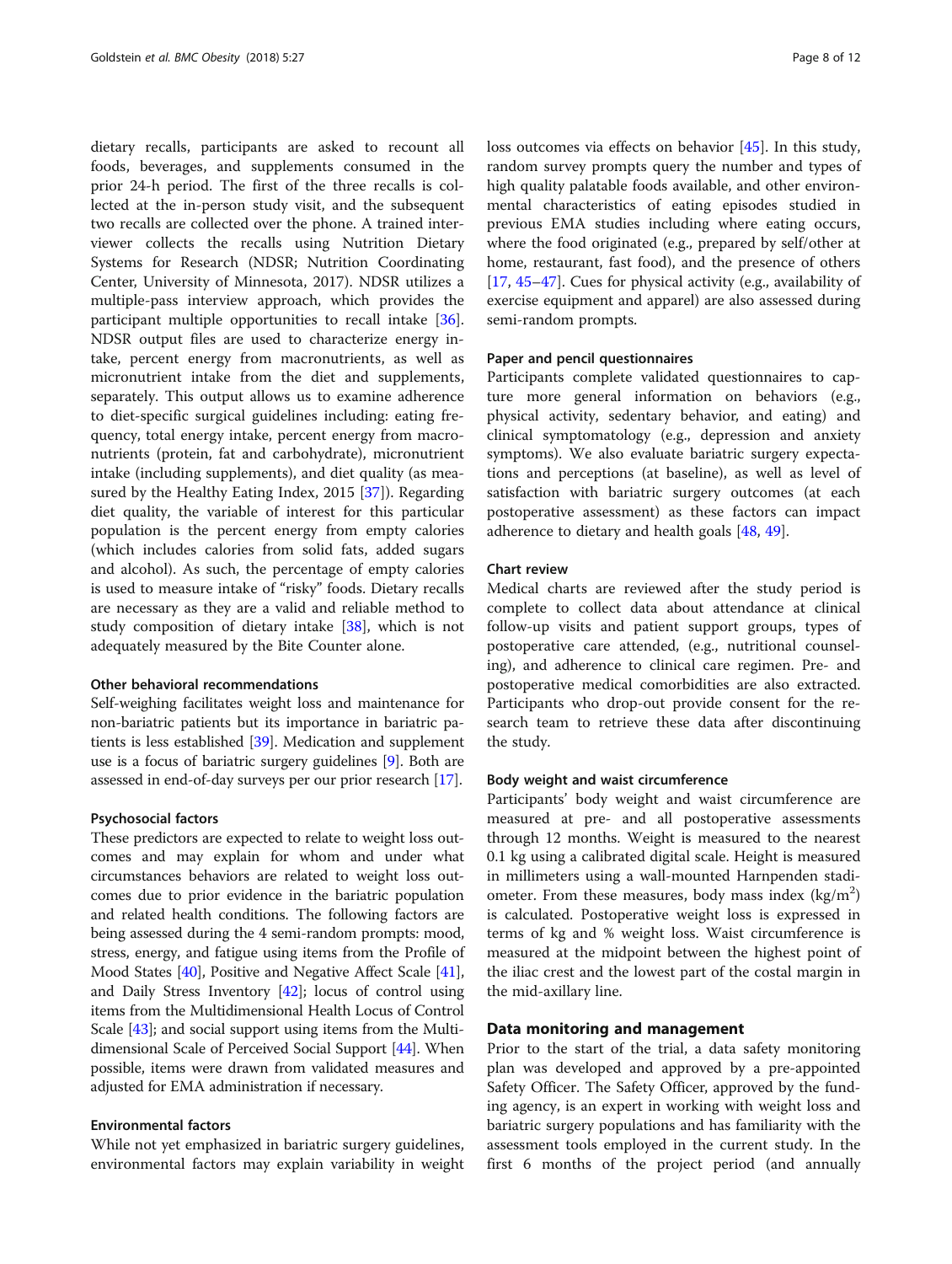thereafter), we have been submitting tables indicating our progress with recruitment, assessment retention, reasons for dropouts, and adverse events to the Safety Officer for review. After the review, the Safety Officer has provided written notice to the principle investigators and the funding agency as to whether the study is progressing appropriately and safely. Adverse events and serious adverse events are collected and reported from the beginning of study-related procedures to the end of the study follow-up period for each individual. At each visit, study staff specifically query participants for adverse events and participants are encouraged to report through telephone calls and emails as well. Should they occur, our policy is to report adverse events within 1– 2 weeks to the IRB and serious adverse events are reported to the IRB and the funding agency within 24 h.

Our active data management plan involves cleaning the data, generating composite measures and performing data reduction activities with data collected via EMA, questionnaire, chart review and anthropomorphic measurement. Participant number identifies data collected and data is kept in locked files behind locked doors in the research centers. Additional safeguards are in place to protect participant data collected via sensor devices and electronic forms on smartphones. These data are stored temporarily on the smartphone but are regularly transmitted to encrypted secure storage on PiLR Health servers. Thus, if a study smartphone is lost or stolen, it is very unlikely that a participant's confidential data would be compromised. Data transmitted via smartphones is also heavily encrypted by mobile phone carriers to prevent interception (e.g., from the smartphone to PiLR Health servers). No personally identifiable information is stored or transmitted via the smartphone. All participant smartphone data is coded using a unique identifying number. Any electronic data collected by study staff is stored in an encrypted form (with a randomly generated 26-character key).

## Statistical analysis

Aim 1 of this project seeks to develop and implement the EMA system and assess its feasibility and acceptability. The analytical plan for this aim is therefore descriptive in nature (e.g., examining compliance with wearing devices, completing survey prompts). Aim 2 seeks to examine which behavioral and psychosocial factors predict weight loss outcomes and the times at which each factor has the strongest effect on outcomes. Aim 2 will be evaluated using general longitudinal linear mixed effect models for weight loss and waist circumference as the dependent variables and baseline and time-varying behavioral, psychosocial, and environmental factors as predictors. Models will include the effect of control variables and covariates that are potential confounders

between psychosocial and behavioral factors and weight loss outcomes, including: sex, race, ethnicity, and age. Aim 3 seeks to identify causal pathways by which psychosocial factors influence outcomes via effects on behavior; and moderators that explain for whom and under what conditions the influence is the strongest. To evaluate Aim 3, we will use the counterfactual approach to mediation modeling with exposure-mediator interaction (i.e., moderation) as described by Valeri and VanderWeele [[50\]](#page-11-0).

In all models, we will consider EMA and in-person measures of the same construct separately, and only together with the use of composites, to avoid multicollinearity. Patterns and potential causes of missingness will be evaluated. We plan to treat missing data as missing at random, to be addressed in analysis with multiple imputation and/ or maximum likelihood parameter estimation [[51](#page-11-0)].

Given the novelty of the current study, the sample size was selected in collaboration with the NIH as adequate to assess the feasibility of the study protocol and to also obtain reliable estimates of effect sizes to inform preliminary estimates and future studies. As our analysis plan is primarily descriptive, we note that a sample size of 100 is suitable for the detection of correlation coefficients that are small to moderate in magnitude  $(r > 0.28)$ as statistically significant using conventional type-I and type-II error probabilities (5 and 20%, respectively), and similarly group mean differences of 0.56 standard deviation units under similar assumptions and balance in representation across group. Such minimally detectable effect sizes are subtle enough to fall below conventional thresholds for clinical significance.

# **Discussion**

In line with the NIH focus on behavioral and psychosocial predictors of bariatric surgery outcomes, using a novel multi-sensor mHealth approach is expected to provide contextually rich data that can validate existing pre- and postoperative behavioral guidelines, inform new behavioral guidelines, and identify treatment targets for clinicians working with this population. The current study will be the first to capitalize on advancements in mHealth within the bariatric population by integrating multiple sensors and self-report methods to examine a variety of behavioral and psychosocial factors longitudinally over the pre- and postoperative period. As such, our methodology is expected to inform best practices in assessment for future studies of bariatric patients and produce data that will serve as a strong foundation for additional research within this population.

Our approach has many benefits over using solely traditional methodologies (i.e., chart review, self-report questionnaires) to study behavior in this population. EMA is, at present, one of the most valid and reliable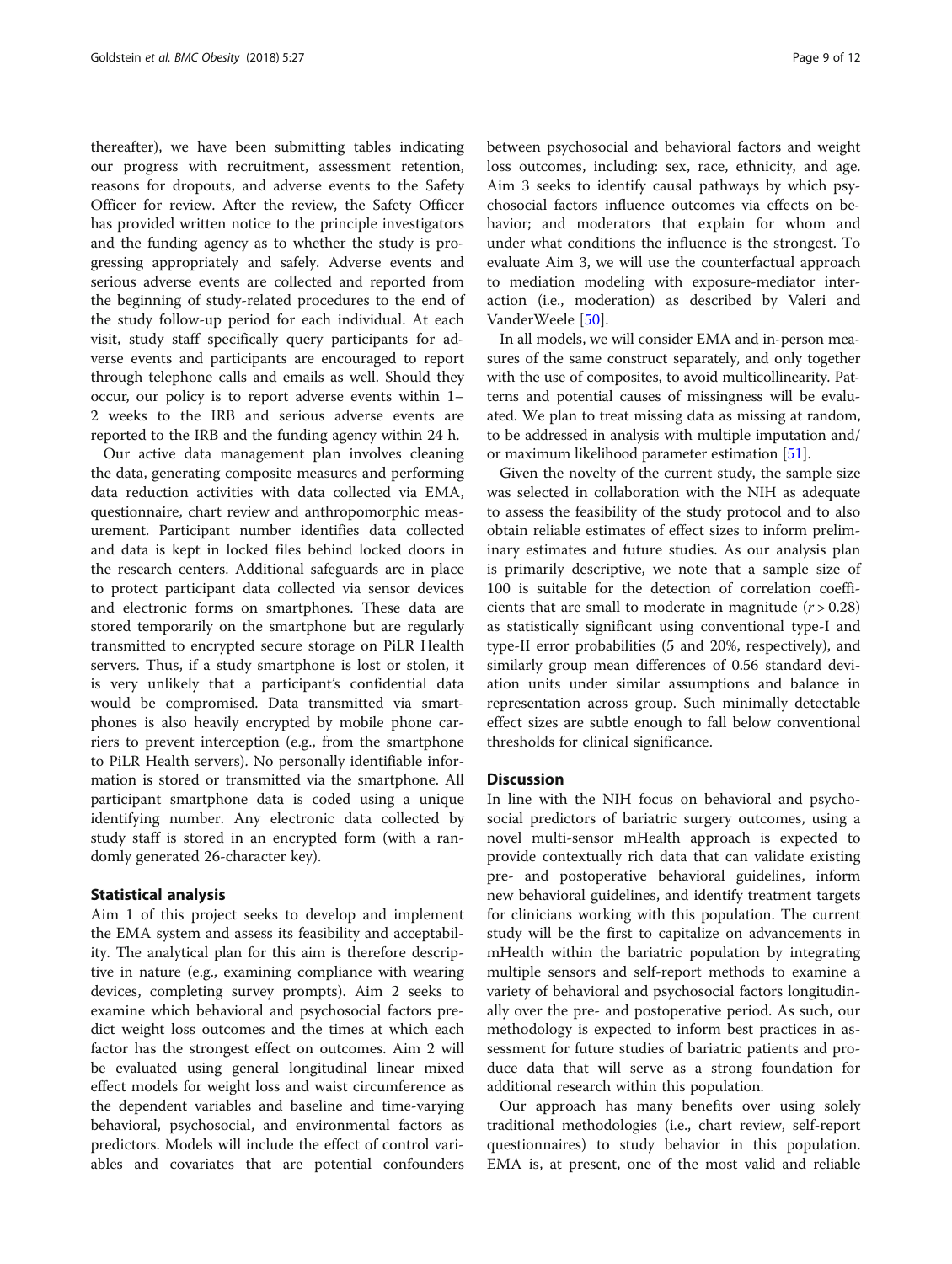tools for assessing individuals' behaviors, thoughts, and emotions throughout the course of their daily lives in their natural environments. Our project extends the value of EMA by combining and integrating several EMA measurement methods (i.e., self-report surveys, actigraphy, and passively sensed eating) to inform a nuanced understanding of the contexts in which behaviors and psychosocial factors occur. In addition to enhanced accuracy and contextual validity, using an mHealth approach provides a temporal granularity that is paramount to understanding complex relationships between stable traits, changing states, and their influence on health behaviors [[52\]](#page-11-0). For example, continuous data on behaviors of interest (e.g., physical activity, eating behavior) and repeated measurements of psychosocial factors (e.g., mood, environment, hunger) will allow us to understand the quasi-causal and reciprocal within-person associations between specific psychosocial factors and behaviors that impact surgical outcomes. In this vein, our multi-sensory methods are expected to generate a substantial amount of outcome data from which to answer a myriad of research questions related to bariatric surgery outcomes.

Another major strength of this study is that it was conceived and executed by a highly multidisciplinary research team including experts in behavioral science, bariatric surgery, clinical patient care, computer science, engineering, and business. Just as a multidisciplinary medical team is recommended to optimize care for bariatric surgery patients, our team approach has allowed us to develop a protocol and utilize assessment tools that are particularly well-suited to the needs of studying this complex population. Further, the multi-faceted expertise within our research team allowed us to use the challenges of this research to form novel interdisciplinary collaborations. For example, the tool used to objectively assess eating behavior in the current study (i.e., Bite Counter) requires a button press to start and stop monitoring of eating. This method likely introduced complications such as non-compliance with the button press and, in some individuals, reactivity. These complications created a need and opportunity to explore the viability of other methods for objectively assessing eating behavior. Thus, our team is now conducting research to use the ActiGraph Link (the device used for measuring physical activity, sedentary behavior, and sleep in our study) for continuous eating detection without button press using similar algorithms to the Bite Counter. This innovation is thought to enhance data quality and will allow for a single device to measure four different health behaviors (i.e., eating, activity, sedentariness, and sleep), which could reduce user burden and increase acceptability of protocol. Moreover, using the ActiGraph Link to passively sense eating behavior will allow for surveys to be triggered automatically when eating episodes are detected to better assess the physiological, psychological, and environmental factors related to eating (similar to the way in which the current protocol assesses physical activity). Finally, the combination of using both methods would allow for the validation of self-reported eating patterns collected via telephone dietary recalls.

There also have been general technical challenges to executing the current study that are inherent to any study utilizing mHealth methods. One major barrier was that our goal of continuously monitoring and integrating self-report surveys and sensor data is stretching the bounds of current technological capabilities. Much of a smartphone's functionality is governed by a mobile operating system that dictates resource allocation to enable consistent functioning of multiple systems such as the touchscreen, Global Positioning System, Bluetooth, Wi-Fi, and camera. Typically, mobile operating systems work to conserve battery life of the device by limiting the degree to which software applications are allowed to run "in the background" (i.e., when they are not actively in use by the user or when the phone is in standby mode waiting to be used). This function makes it challenging to continuously synchronize sensor devices such as the ActiGraph Link with a smartphone and subsequently trigger self-report surveys in a timely manner as the corresponding applications are not permitted by the mobile operating system to run in the background. Mobile operating systems and software on sensor devices also tend to be updated by the manufacturer at unpredictable intervals and such updates often occur automatically outside of the control of the researchers. Such updates can disrupt a research study by causing mobile data collection systems to function unpredictably or cease functioning altogether. For this reason, it is important for researchers to have a plan (i.e., extra devices, back-up servers, contact with information technology teams) to maintain data collection systems and address problems caused by software updates.

Another way that we sought to mitigate these challenges was to increase our control of the technology by giving each participant the same type of smartphone for answering the self-report surveys and using research-grade sensors. However, as studies include longer monitoring periods and smartphones become more ubiquitous, it is becoming evident that the field should work towards deploying multi-sensor assessment methods that capitalize on the smartphones that many participants already own. This strategy would reduce the cost of conducting the study and lessen participant inconvenience, for example by eliminating the need for a participant to carry a personal smartphone and a research smartphone. The trade-off is that using personal smartphones would diminish control that the research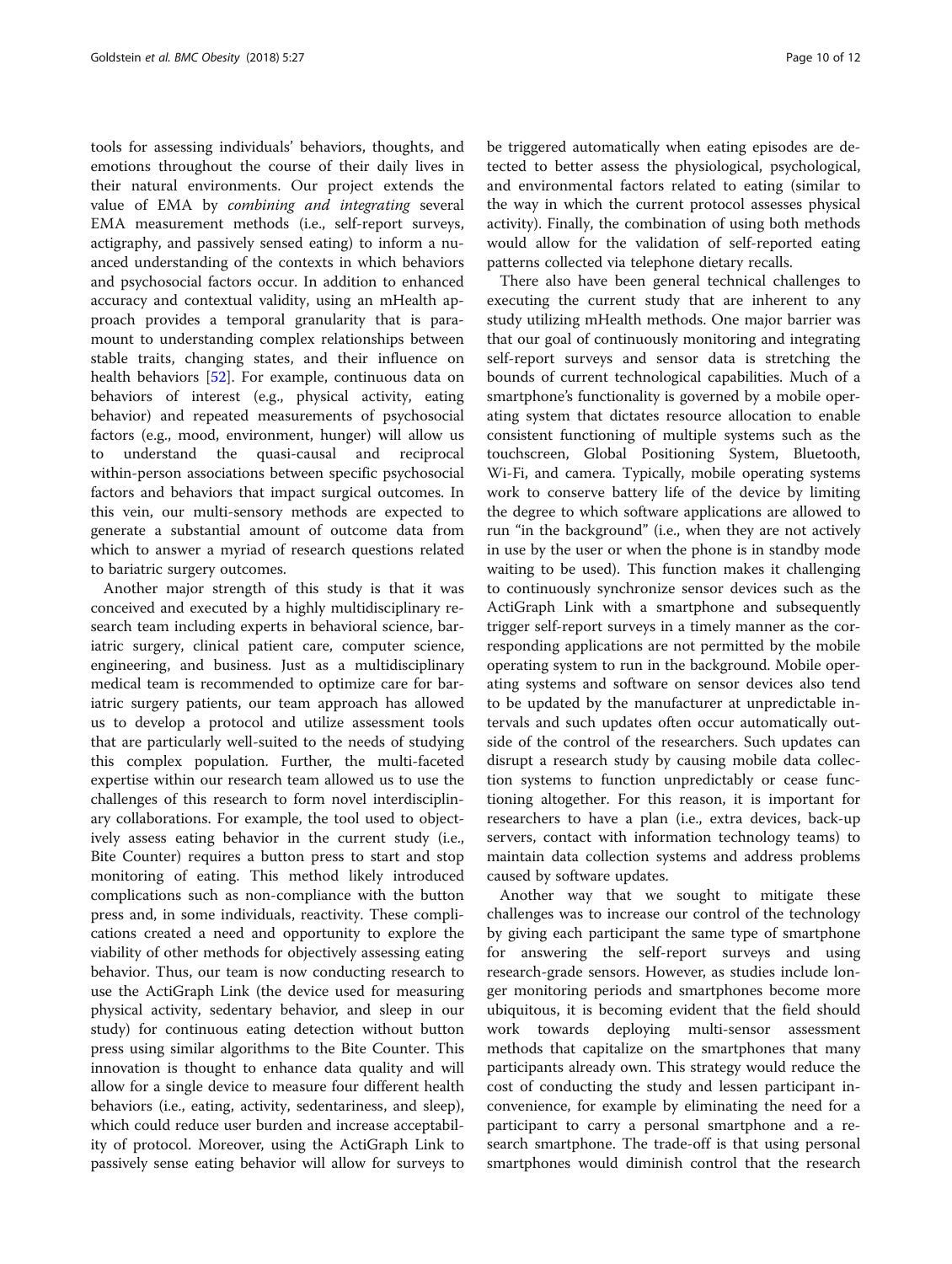<span id="page-10-0"></span>team has over the tools used for data collection. Given that there are now a variety of mobile operating systems, using personal devices would also necessitate that data collection software to be interoperable (i.e., functional on a wide range of smartphone of smartphone operating systems). Many of the challenges experienced by our team in implementing mHealth tools reflect common barriers to conducting technology-based research in the field and call for deeper integration of information systems and behavioral science fields.

## Conclusion

As behavioral factors are increasingly recognized as contributors to bariatric surgery outcomes, the current study is critical for identifying factors and contexts that influence behavior among individuals who have undergone bariatric surgery. The project is designed to accumulate large quantities of data from both the pre- and postoperative period to evaluate a wide range of predictors of weight loss outcomes. Examples of potential research questions that will be tested using these data include: examining preoperative associations among behaviors and psychosocial factors; identifying preoperative predictors of outcome; demonstrating postoperative trajectories of weight and associated health behaviors; and systematically evaluating the that way in which various psychosocial factors can impact outcomes via changes in behavior. We plan to disseminate findings from the current study via peer-reviewed publication and conference presentations (no identifying participant information will be included in disseminated materials). Data and methods from the current study are also expected to provide a foundation for subsequent trials funded by NIH to examine behaviors that influence bariatric surgery outcomes. Overall, this program of research will contribute significantly to evidence-based clinical care for bariatric surgery patients.

# Additional file

[Additional file 1:](https://doi.org/10.1186/s40608-018-0204-6) Sample Informed Consent Form from The Miriam Hospital IRB. (PDF 63 kb)

#### Abbreviations

EMA: Ecological Momentary Assessment; IRB: Institutional Review Board; mHealth: Mobile health; MVPA: Moderate-to-vigorous physical activity; NDSR: Nutrition Data System for Research; RYGB: Roux-en-Y gastric bypass; SG: Sleeve gastrectomy

#### Funding

This project is funded by the National Institute of Diabetic and Digestive and Kidney Diseases (R01 DK108579; PIs: DB and JGT). The funding source collaborated with principle investigators on study design and had no additional roles on the project.

#### Availability of data and materials

The datasets used and/or analyzed during the current study are available from the corresponding author on reasonable request.

#### Authors' contributions

SPG, JGT, and DSB were major contributors in writing the manuscript. DSB and JGT obtained funding to conduct the study protocol described in the manuscript. JM, JGT, and DSB collaborated to develop/modify the multi-sensor platform described in this manuscript. SV, JW, RJ, EWE, DBJ, JD, and GAB are executing the study protocol and provided feedback on this manuscript. All authors read and approved the final manuscript.

#### Ethics approval and consent to participate

All participants provided written consent to participate in this study. Study procedures and consent were approved by The Miriam Hospital Institutional Review Board in Providence, Rhode Island (board reference number: 211215 45CFR 46.110(4)(7)) and Beth Israel Deaconess Medical Center in Boston, Massachusetts (IRB #2015P000407).

#### Consent for publication

Not applicable.

#### Competing interests

JM is President of MEI Research, Ltd., which is the company that developed the PiLR Health system described in this manuscript. The remainder of the authors declare that they have no competing interests.

#### Publisher's Note

Springer Nature remains neutral with regard to jurisdictional claims in published maps and institutional affiliations.

#### Author details

<sup>1</sup>Weight Control and Diabetes Research Center, Department of Psychiatry and Human Behavior, The Miriam Hospital/Warren Alpert Medical School of Brown University, 196 Richmond Street, Providence, RI 02909, USA. <sup>2</sup>Department of Surgery, The Miriam Hospital/Warren Alpert Medical School of Brown University, 195 Collyer Street, Providence, RI 02904, USA. <sup>3</sup>Beth Israel Deaconess Medical Center, Department of Surgery, Center for the Study of Nutrition Medicine, Feldberg 880, East Campus, 330 Brookline Avenue, Boston, MA 02215, USA. <sup>4</sup>Department of Psychiatry and Human Behavior, Warren Alpert Medical School of Brown University, Butler Hospital, 345 Blackstone Boulevard, Box G-BH, Providence, RI 02906, USA. <sup>5</sup>Department of Medicine, Division of Endocrinology, Beth Israel Deaconess Medical Center, Feldberg 880, East Campus, 330 Brookline Avenue, Boston, MA 02215, USA. <sup>6</sup>MEI Research, Ltd, 6016 Schaefer Road, Edina, MN 55436, USA

#### Received: 1 May 2018 Accepted: 11 June 2018 Published online: 05 November 2018

#### References

- 1. Chang S-H, Stoll CR, Song J, Varela JE, Eagon CJ, Colditz GA. The effectiveness and risks of bariatric surgery: an updated systematic review and meta-analysis, 2003-2012. JAMA surgery. 2014;149(3):275–87.
- 2. le Roux CW, Heneghan HM. Bariatric surgery for obesity. Med Clin N Am. 2018;102(1):165–82.
- 3. Angrisani L, Santonicola A, Iovino P, Formisano G, Buchwald H, Scopinaro N. Bariatric surgery worldwide 2013. Obes Surg. 2015;25(10):1822–32.
- 4. Yarmush ML, D'Alessandro M, Saeidi N. Regulation of energy homeostasis after gastric bypass surgery. Annu Rev Biomed Eng. 2017;19:459–84.
- Adams TD, Davidson LE, Litwin SE, Kolotkin RL, LaMonte MJ, Pendleton RC, Strong MB, Vinik R, Wanner NA, Hopkins PN. Health benefits of gastric bypass surgery after 6 years. Jama. 2012;308(11):1122–31.
- 6. Courcoulas AP, King WC, Belle SH, Berk P, Flum DR, Garcia L, Gourash W, Horlick M, Mitchell JE, Pomp A. Seven-year weight trajectories and health outcomes in the longitudinal assessment of bariatric surgery (LABS) study. JAMA surgery. 2018;153.5:427–34.
- 7. Adams TD, Davidson LE, Litwin SE, Kim J, Kolotkin RL, Nanjee MN, Gutierrez JM, Frogley SJ, Ibele AR, Brinton EA. Weight and metabolic outcomes 12 years after gastric bypass. N Engl J Med. 2017;377(12):1143–55.